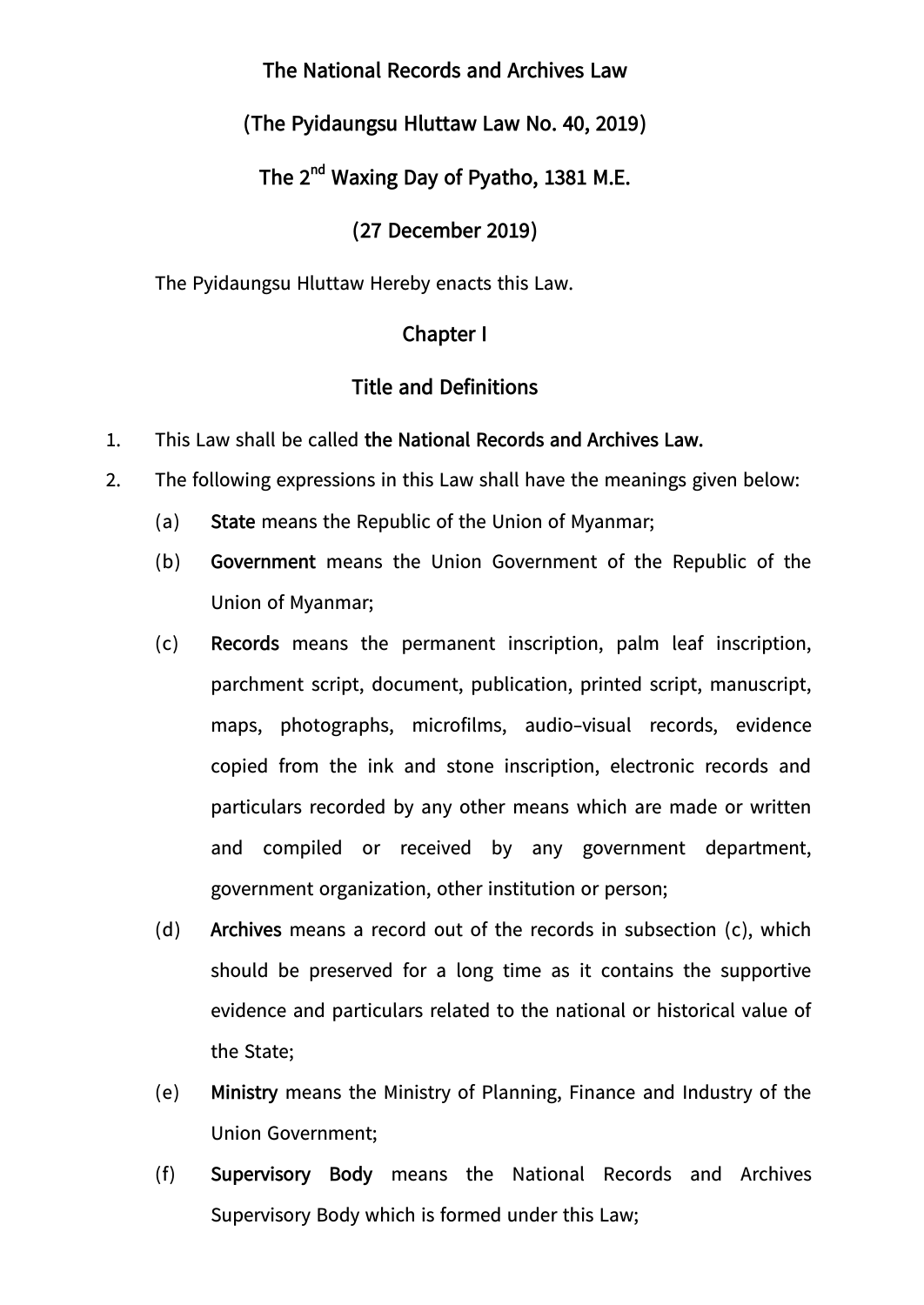- (g) **Department** means the Department of National Archives;
- (h) **Director General** means the Director General of the Department of National Archives;
- (i) **Other organization** means any organization or association which is the non-governmental department and government organization;
- (j) **National Archives** means a place preserving the national records and archives for taking reference as evidence;
- (k) **Records disposal schedule** means the record classification schedule, which scrutinizes systematically the records that are needed to preserve permanently and that are not needed to preserve continuously including the archival value.

#### **Chapter II**

#### **Objectives**

- 3. The objectives of this Law are:
	- (a) to transfer the records and archives systematically from the government departments and government organizations to the Department within the prescribed period;
	- (b) to collect and acquire the national records and scarce heritage documents possessed by other organizations and the public for the purpose of using them in the affairs of the State;
	- (c) to prevent the loss of records and archives which are the evidence of the national heritage by preserving them in one place;
	- (d) to use the records and archives as evidence for the affairs of the State and for the interests of the State and citizens by preserving them systematically.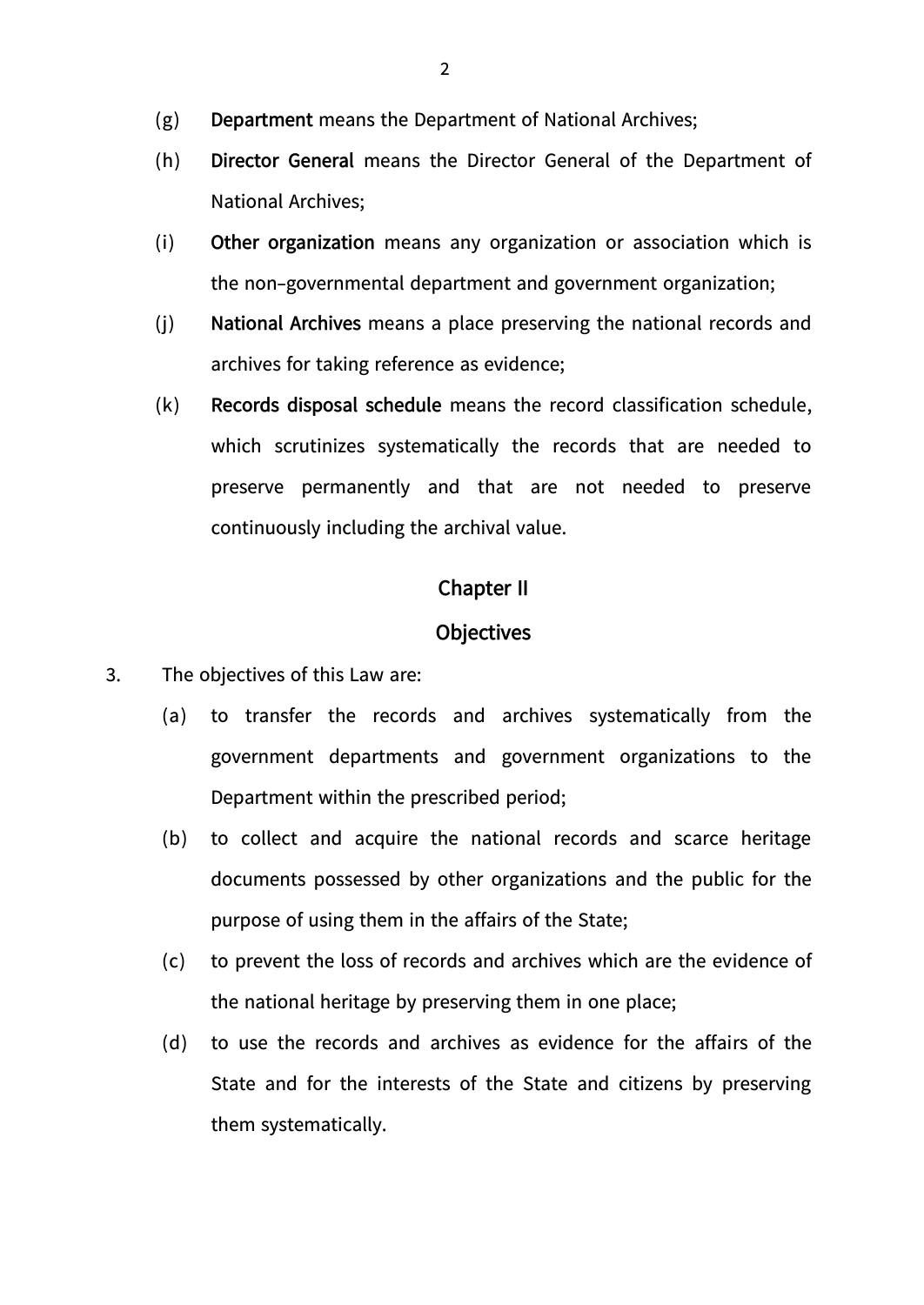### **Chapter III**

# **Formation of the Supervisory Body**

### 4. The Government:

- (a) shall form the Supervisory Body with no more than 15 persons as follows:
	- (i) Union Minister Ministry Chairperson
	- (ii) Directors General from the relevant government departments and government organizations member
	- (iii) Citizen experts from other organizations member
	- (iv) Other suitable citizen experts member
	- (v) Director General Department **Secretary**
- (b) may designate the vice-chairperson and joint secretary if necessary in forming under subsection (a).
- (c) may re-form the Supervisory Body formed under subsection (a) if necessary.

### **Chapter IV**

### **Duties and Powers of the Supervisory Body**

- 5. The duties and powers of the Supervisory Body are as follows:
	- (a) laying down the policies for the management and preservation of records and archives;
	- (b) confirming the records to be recognized as archives submitted by the Department;
	- (c) deciding on the request of retransferring the records or archives by any relevant government department or government organization according to the functional need;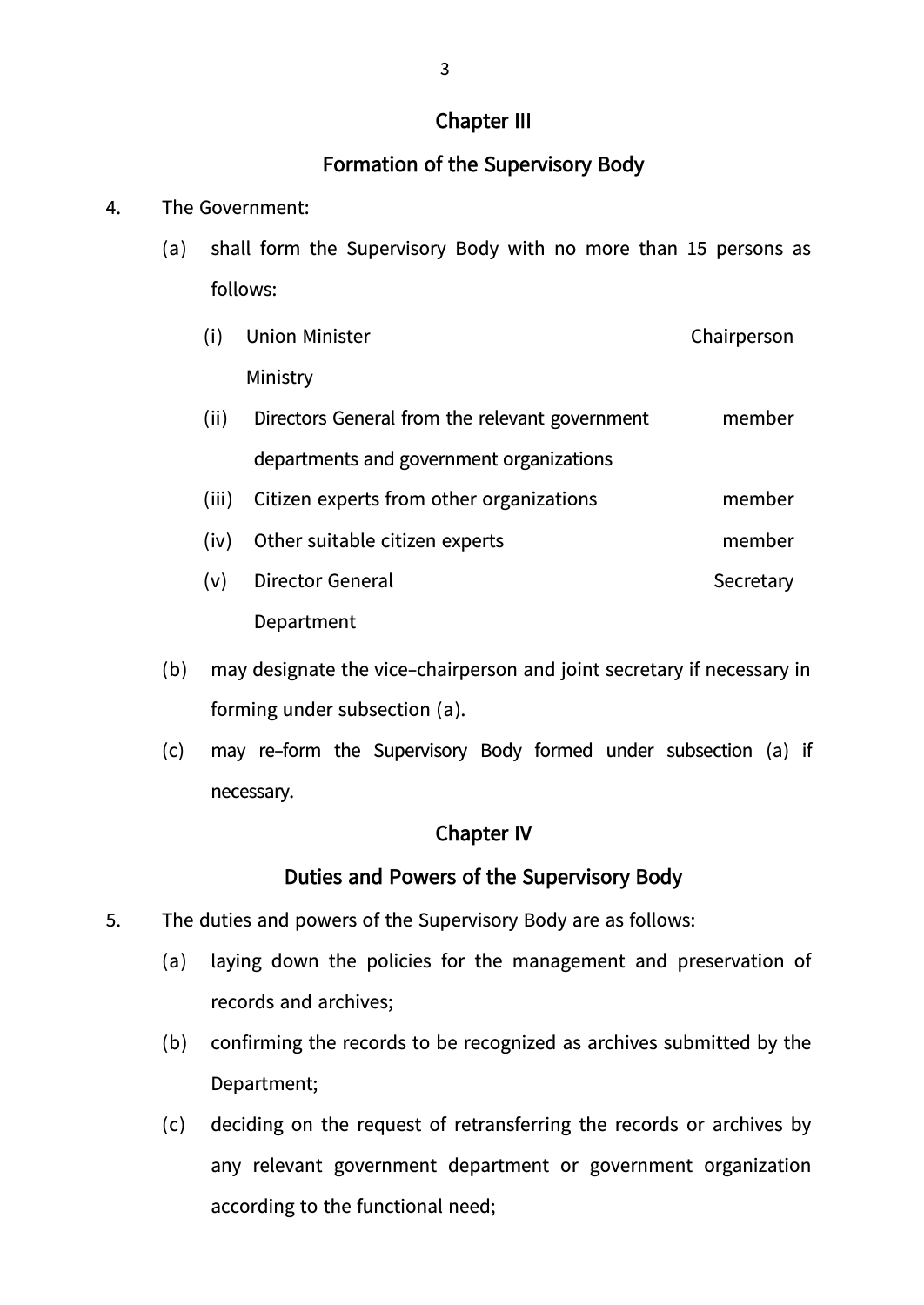- (d) giving guidance if the Department submits that any record or archive possessed by any foreign country or other organization or person is required to acquire or purchase for the State;
- (e) assigning duties to the Director General in respect of the preservation of records and archives;
- (f) giving guidance if the Department submits to allow any other organization, public or person to study the records with the security grade or archives with the tenure of the security grade;
- (g) deciding as to whether any archive is allowed to be taken abroad;
- (h) inspecting as to whether the archives are preserved safely not to be lost;
- (i) carrying out the functions and duties assigned by the government regarding the management and preservation of records and archives from time to time;
- (j) stipulating the remuneration and allowance for members of the Supervisory Body, who are not civil service personnel.
- 6. The Supervisory Body may confer any duty or power in subsections (c), (d), and (e) of section 5 to the chairperson of the Supervisory Body.

#### **Chapter V**

#### **Duties and Powers of the Director General**

- 7. The duties of the Director General are as follows:
	- (a) communicating with the government departments and government organizations for transferring records to the Department within the prescribed period, and accepting them under this Law;
	- (b) cooperating to transfer and acquire the national records that are in possession of other organizations and the public not to be lost;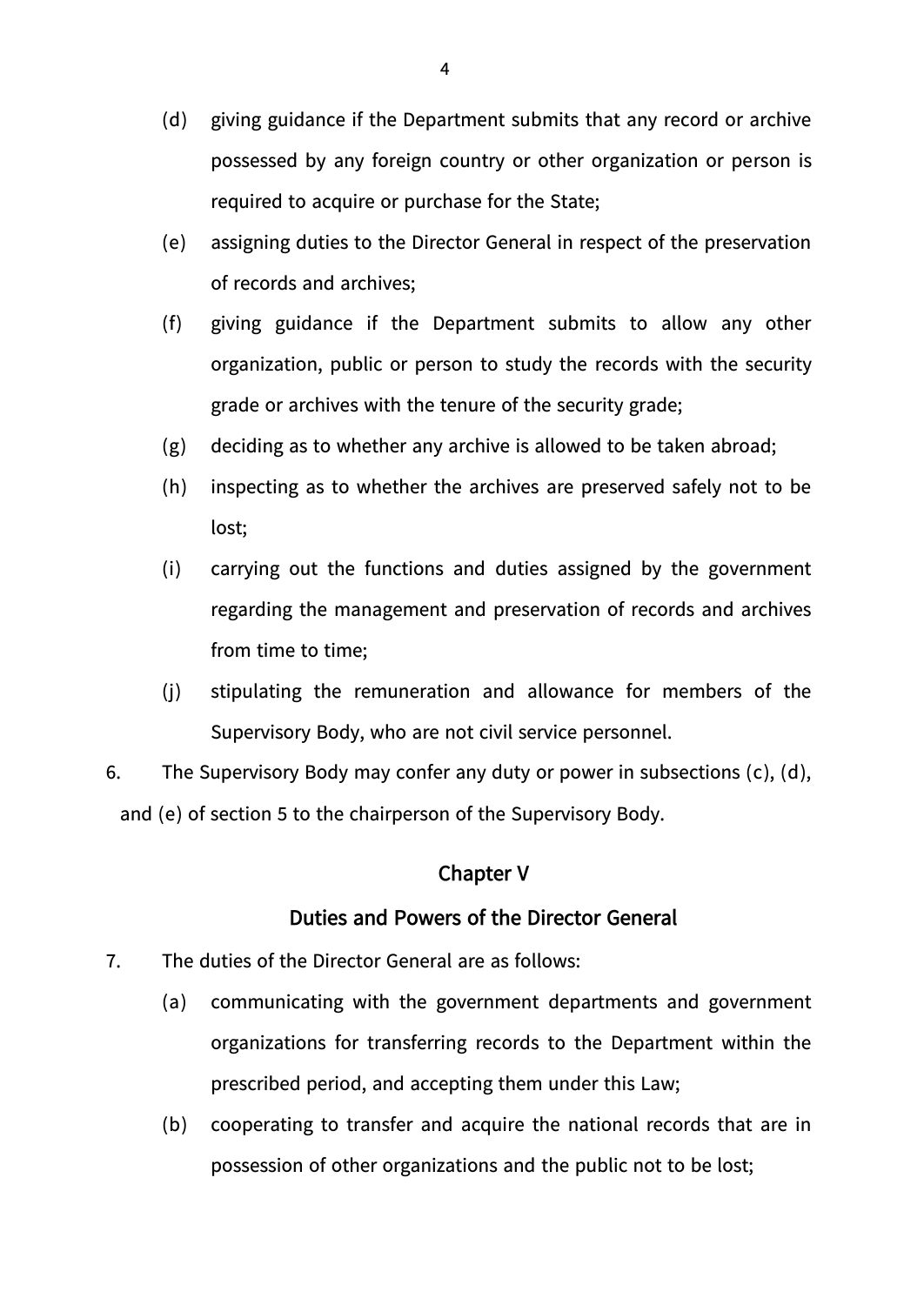- (c) transferring, accepting and preserving the international and regional agreements which have been signed by the State, bilateral treaties, contracts between the government departments and government organizations, agreements, memoranda of understanding, laws, rules, regulations, by-laws, notifications, procedures, manuals, reports and gazettes published by the government departments and government organizations;
- (d) providing techniques for the preservation of records of the government departments and government organizations;
- (e) determining the requirement for the management of records and archives in accordance with the criteria;
- (f) preserving all records and archives transferred by this Law in the national archives, and causing to preserve and supervise them in other safe place if necessary;
- (g) submitting the records that can be archives among the records preserved in the Department to the Supervisory Body after scrutinizing and getting the approval from it;
- (h) scrutinizing the records to be destroyed in the record disposal schedule in relation to the records of government departments and government organizations, and causing to destroy them;
- (i) preserving the records and archives preserved in the Department by using techniques in accordance with the criteria of international archives;
- (j) carrying out under the guidance of the Supervisory Body when submitting to allow any other organization, public or person to study the records with the security grade or archives with the tenure of the security grade;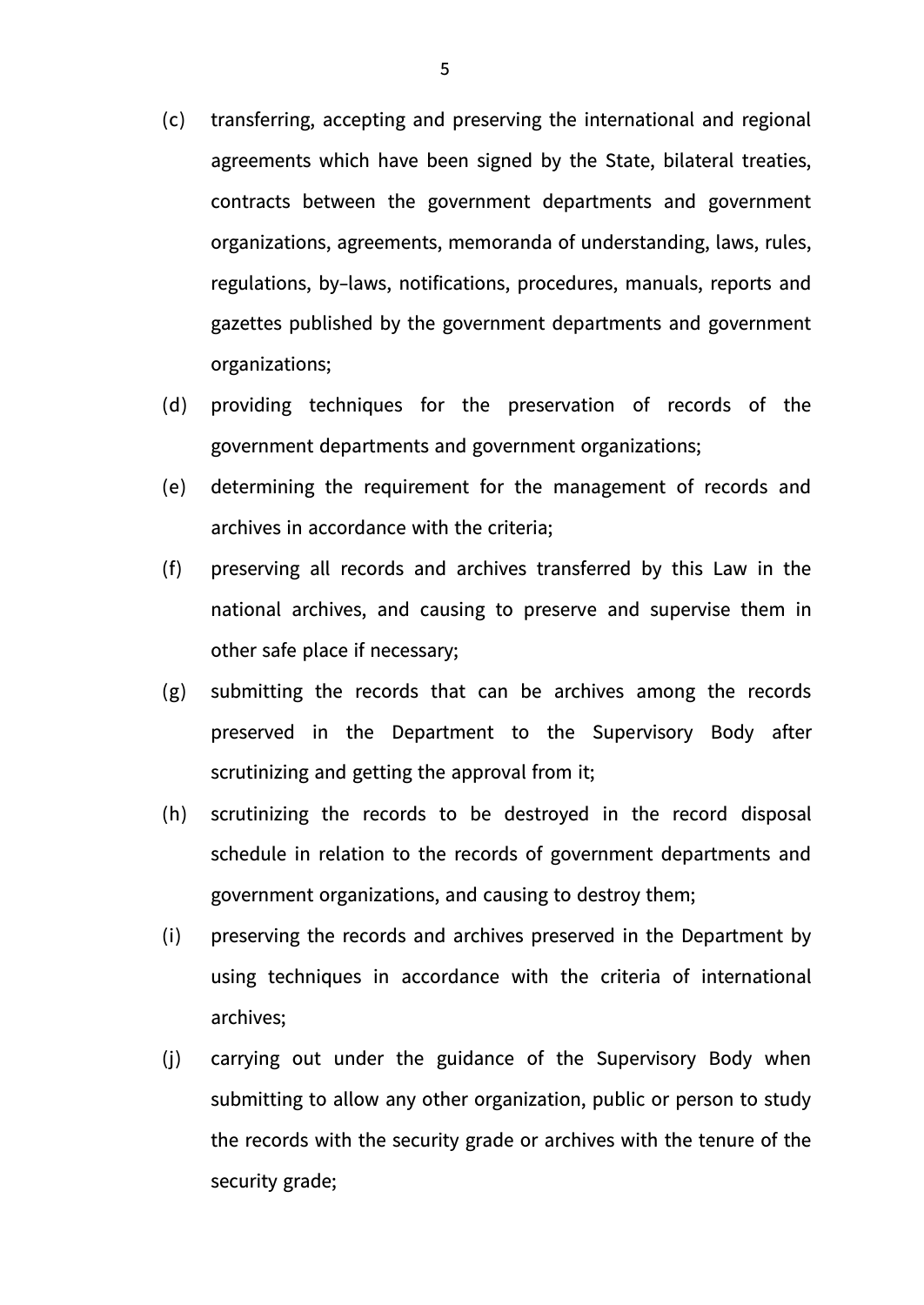- (k) carrying out the decision of the Supervisory Body if it is requested to return the original records transferred by the relevant government department and government organizations;
- (l) carrying out the duties assigned by the Supervisory Body for the interests and security of the State regarding the records and archives from time to time.
- 8. The powers of the Director General are as follows:
	- (a) carrying out to accept and purchase the scarce heritage documents of the State possessed by any person or other organization, after scrutinizing, in accordance with the financial regulation and carrying out the guidance of the Supervisory Body if necessary;
	- (b) prescribing the fees in respect of allowing to read and copy the records and archives;
	- (c) allowing to copy after subscribing the prescribed fees in case of applying to copy any record or archive allowed to copy at the Department;
	- (d) allowing to study the records and archives for which no security grade in accordance with the stipulations;
	- (e) allowing to reference the records with the security grade and archives with the tenure of the security grade after scrutinizing them from time to time and obtaining the prior permission of the Supervisory Body if necessary;
	- (f) destroying the records among the records preserved in the Department that are not needed to preserve continuously, with the approval of the relevant government departments and government organizations;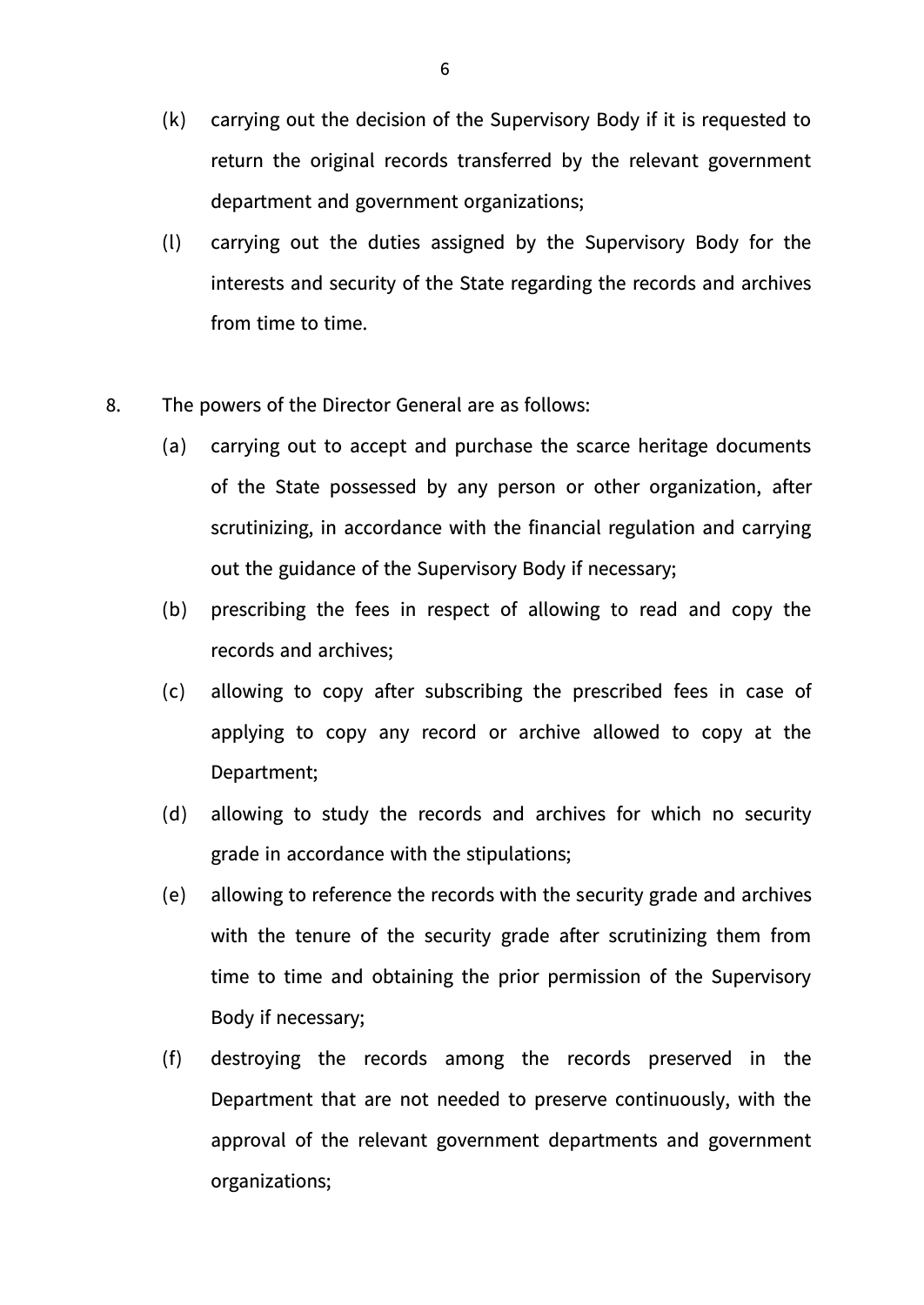- (g) providing training and giving awareness of the importance of the preservation and management of records and archives to the public;
- (h) coordinating with international archives organizations.

### **Chapter VI**

### **Transfer of Records, Classification of the Security Grade and Tenure of Records**

- 9. With regard to the transfer of records:
	- (a) the Supervisory Body shall report to the government to issue directions for transferring records from the government departments and government organizations to the Department;
	- (b) the Department shall carry out to transfer and acquire the records of the government departments and government organizations for preservation;
	- (c) the Department shall negotiate to transfer and acquire the national records preserved by any other organizations or person for preservation.

10. The government department and government organizations, with regard to their records:

- (a) shall transfer the records that are needed to preserve continuously in accordance with the stipulations in the record disposal schedule among the records that have completed 10 years to the Department without destroying them;
- (b) may transfer the records that have not completed 10 years to the Department if they want to transfer them;
- (c) shall transfer the records created by the electronic technology to the Department immediately if they are not used;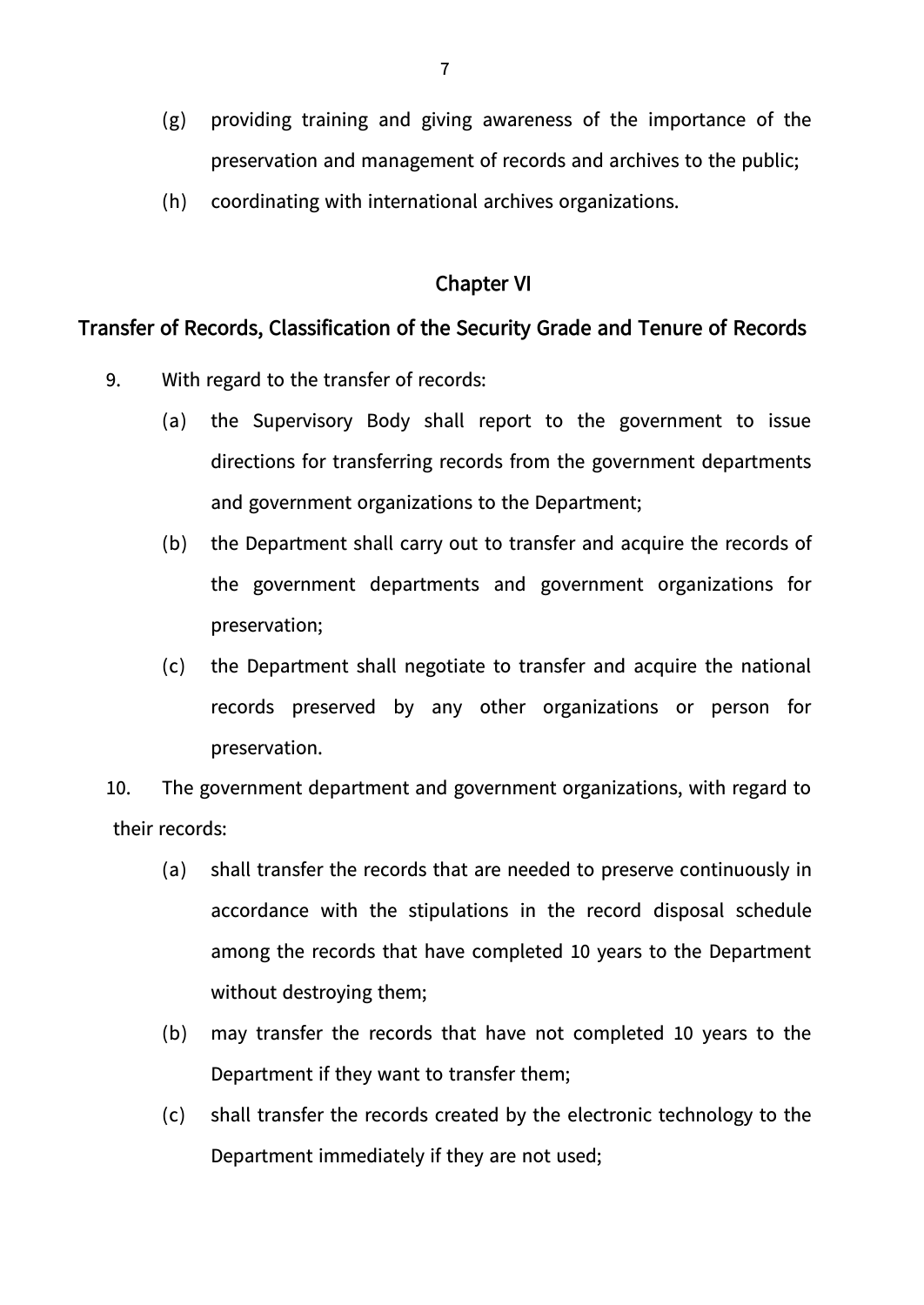- (d) shall preserve the records in accordance with the instruction of the Department that could be archives according to the examination of the Department among those are being used continuously although they have completed 10 years and shall transfer those to the Department if they are not used. When the original record cannot be sent, the certified copy shall be sent;
- (e) shall transfer an original or a copy of treaty, agreement, memorandum of understanding to the Department within 30 days from the date of signing. The original of them shall be transferred after completing the works of the treaty if the copy of them is transferred;
- (f) shall send at least three copies of the national level ceremonies and daily newscast records of the State-owned media department, published books, gazettes and newspapers to the Department within 90 days from the date of publishing or broadcasting in accordance with the stipulation for preservation.

11. The relevant government departments and organizations shall, when transferring the records to the Department under section 10, classify as follows and send the security grade of those records after scrutinizing:

- (a) records of the strictly confidential grade;
- (b) records of the confidential grade;
- (c) records of the private grade;
- (d) records of the restricted grade.

12. From the date of completion of the relevant work, the tenure of the security grade of archives are as follows:

- (a) 30 years in the case of archives of the strictly confidential grade;
- (b) 25 years in the case of archives of the confidential grade;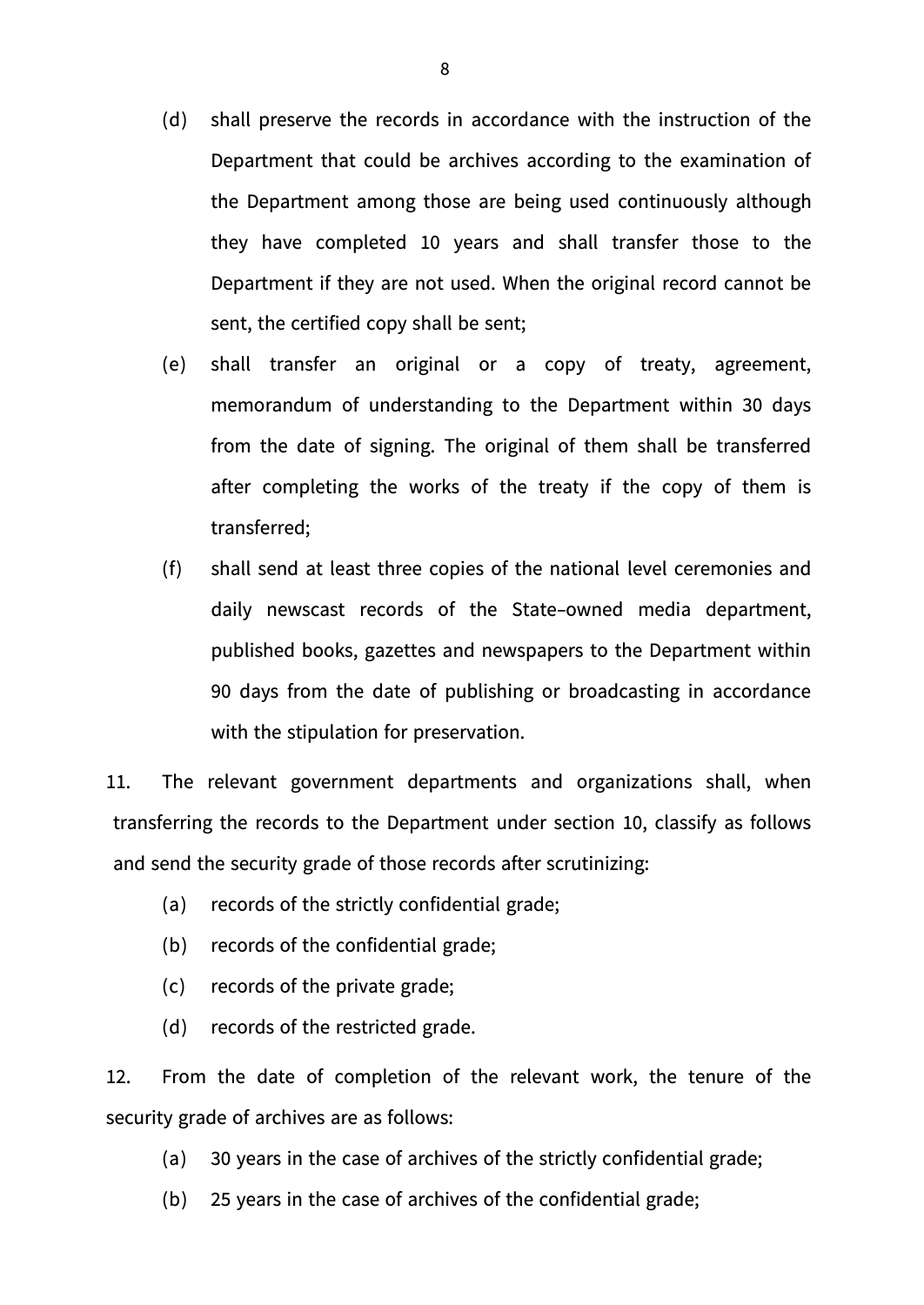- (c) 20 years in the case of archives of the private grade;
- (d) 5 years in the case of archives of the restricted grade.

#### **Chapter VII**

#### **Access to Records and Archives**

- 13. With regards to access records and archives:
	- (a) the Department shall allow to access the published records and the archives that the tenure of the security grade is expired in section 12 to any other organization or public or person. However, the archives that the tenure of the security grade is expired may not be allowed to study and use for the interests of the State and citizens if necessary;
	- (b) the Director General or person in charge on behalf of him may, in accordance with regulations, by-laws and procedures issued by this Law, allow to copy and extract from the records and archives of the Department for reference if it is applied by the prescribed form.

14. The Director General may allow the departmental researchers to study, research or refer the records with the security grade and archives with the tenure of the security grade in accordance with the prescribed conditions when it is requested with the approval of the head of the relevant government department and government organization.

15. Whoever may publish or copy the records and archives of the Department if they are in conformity with the following facts:

- (a) the approval of the Director General has been obtained;
- (b) the prescribed fees have been paid;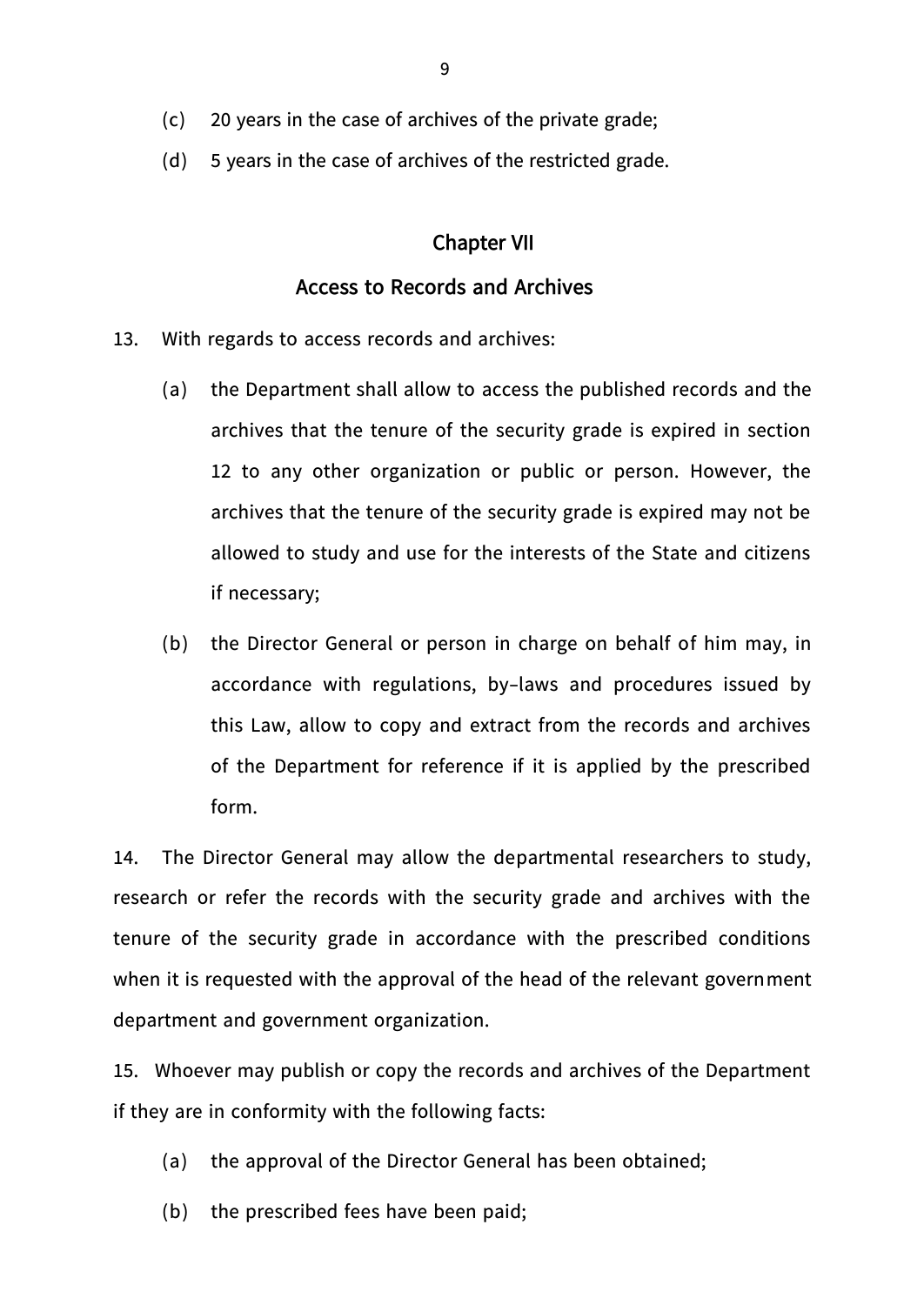(c) it has an affirmation to abide by the provisions of the Printing and Publishing Law for publication.

16. If the records and archives of the Department are used as exhibits in the courts, relevant government departments and government organizations, the Director General shall sign and stamp the office seal on them to be the certified copies.

#### **Chapter VIII**

#### **Prohibitions**

17. No one shall, without permission, study or copy any record of the security grade or any archive in which the tenure has not yet expired.

18. No one shall, without permission, take any record or archive out of the Department.

19. No one shall alter, add, invalidate in any manner, destroy without permission or move from its original preserved place, any archive or any record which can be archives according to the examination of the Department.

20. No one shall take or send any record or archive abroad without permission.

21. No one shall violate any prohibition of rules, regulations, by-laws, notifications, orders, directives and procedures issued by this Law.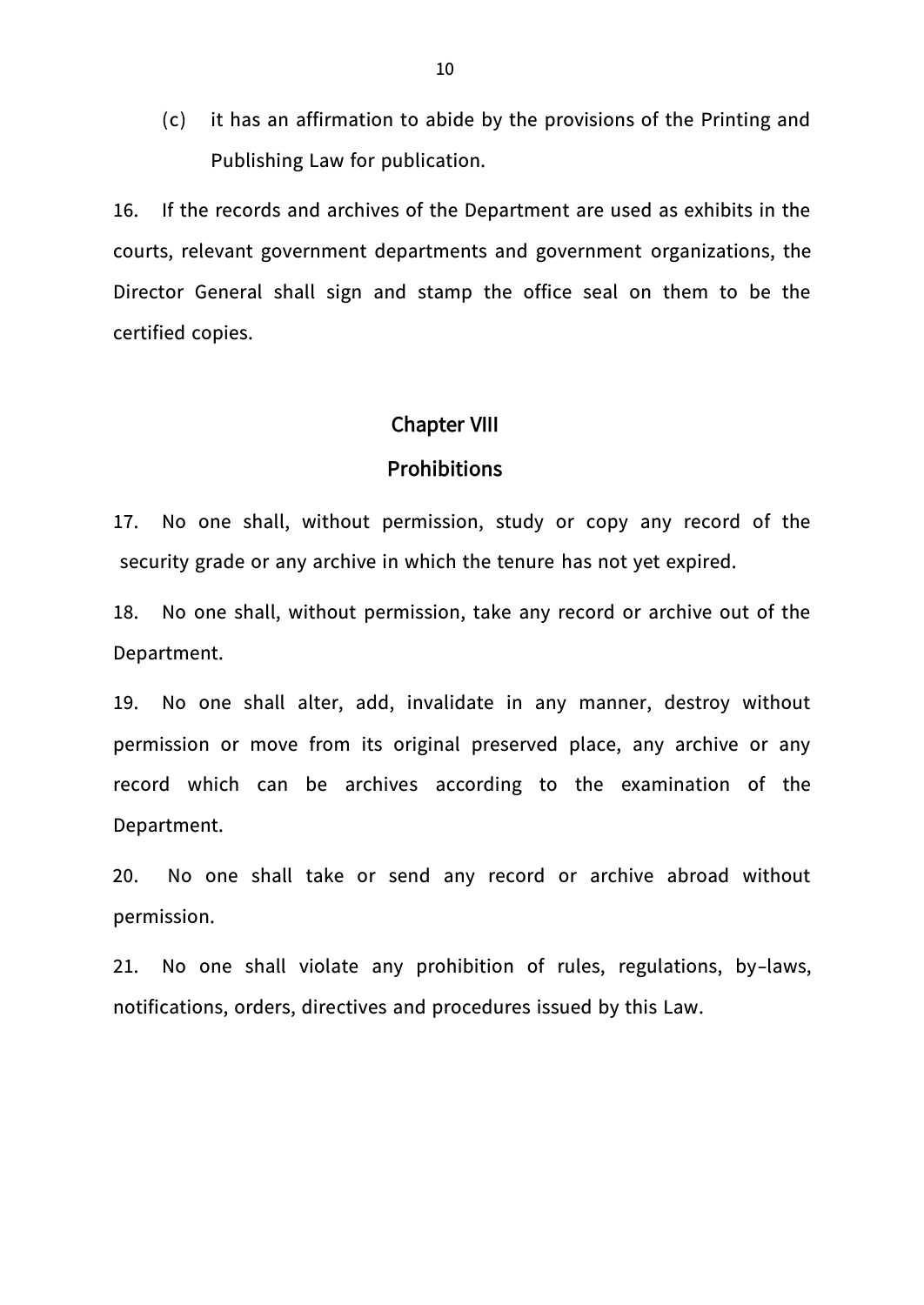#### **Chapter IX**

### **Offences and Penalties**

22. Whoever violates any prohibition of section 17 or 18 shall, on conviction, be punished with imprisonment for a term not exceeding three months or with a fine not exceeding five hundred thousand kyats or with both.

23. Whoever violates the prohibition of section 19 shall, on conviction, be punished with imprisonment for a term not exceeding two years or with a fine not exceeding two million kyats or with both.

24. Whoever violates the prohibition of section 20 shall, on conviction, be punished with imprisonment for a term not exceeding five years or with a fine not exceeding five million kyats or with both.

25. Whoever violates the prohibition of section 21 shall, on conviction, be punished with a fine from a minimum of one hundred thousand kyats to a maximum of three hundred thousand kyats.

26. Whoever abets or attempts to commit any offence of this Law shall, on conviction, be punished with the punishment provided for such offence in this Law.

#### **Chapter X**

#### **Miscellaneous**

27. The Department may request to donate each of three books which has the national value or historical value in the books and records published by any organization or person to the Department for preservation.

28. The tenure of the files of record and archive preserved in the Department shall be as of the term prescribed in the rules and procedures issued by this Law.